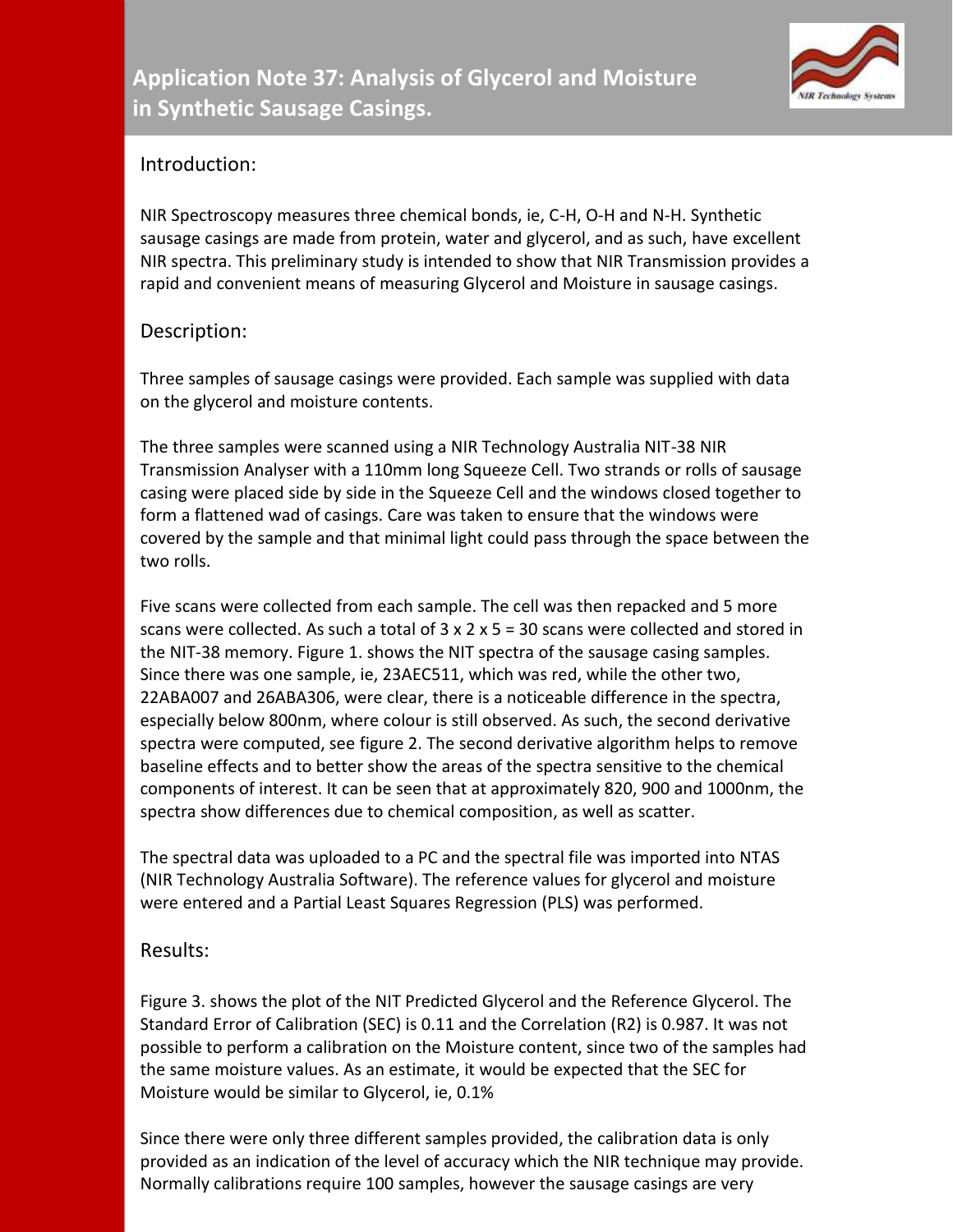consistent and there are very little matrix effects. This would enable a calibration to be developed with approximately 30 samples, as long as the samples covered an adequate range for glycerol and moisture.



Figure 1. NIT Spectra of Synthetic Sausage Casings



Figure 2. Second Derivative NIT Spectra of Synthetic Sausage Casings